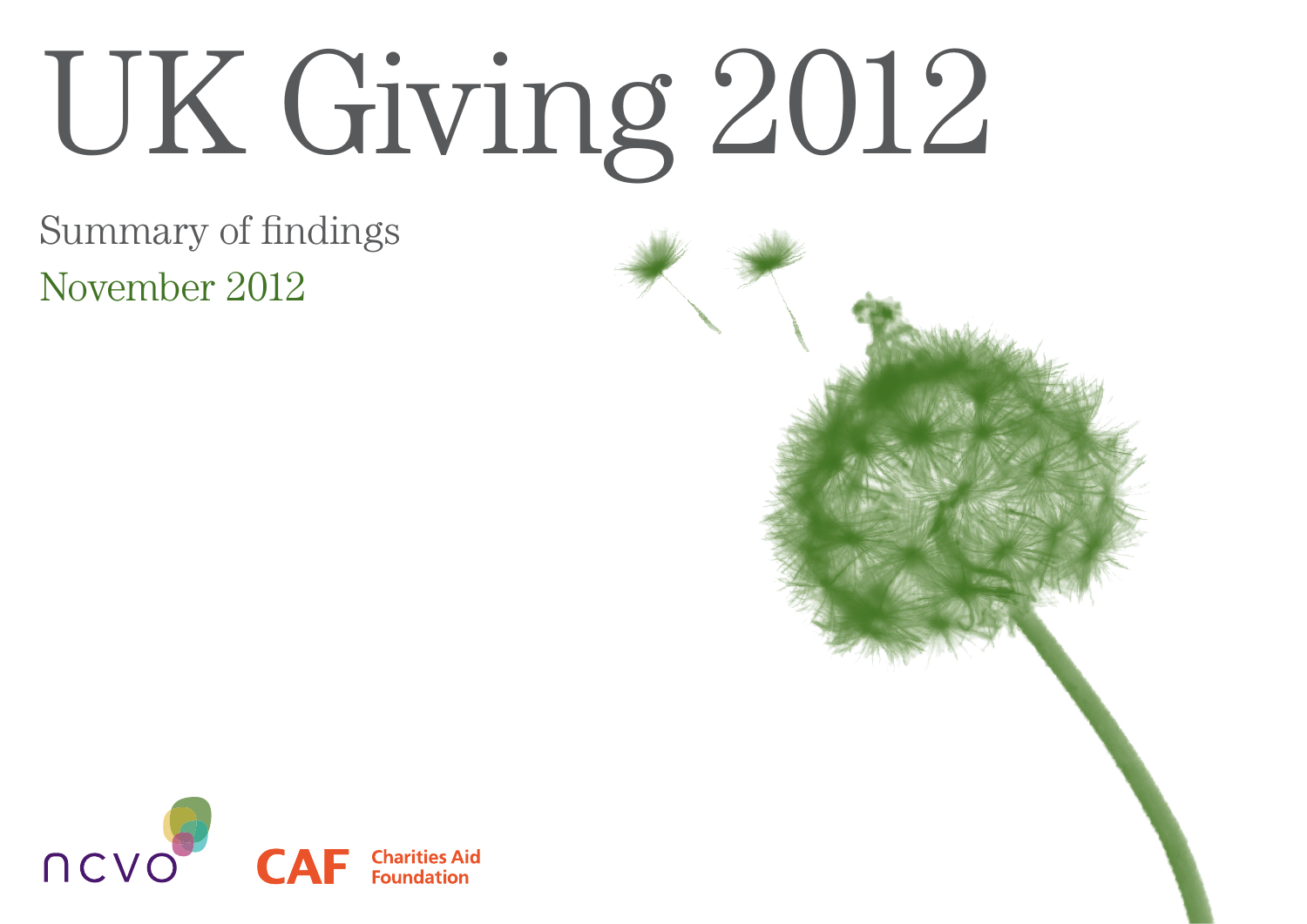UK Giving 2012 is the eighth report in a series of in-depth surveys of the charitable giving habits of the UK public. The survey is commissioned by the National Council for Voluntary Organisations (NCVO) and Charities Aid Foundation (CAF), and is carried out in three waves (June, October and February) by the Office of National Statistics as a module in the Omnibus survey. The survey interviews adults aged 16 and over in their homes about their giving over the past month, and typically has a sample size of more than 3,000. This document is a summary of the survey findings for 2011/12.

## **1. Proportion of people giving to charity**

The proportion of people donating to charitable causes in a typical month has decreased over the last year, from 58% to 55%. Participation in charitable giving nevertheless remains relatively widespread with over half of adults giving in 2011/12, equivalent to 28.4 million adults. The 58% level of giving last year was joint highest since the survey began, equalled only in 2005/06. Giving this year seems to have decreased back to a more typical level; apart from the dip in 2008/09, the proportion giving was stable at 56% between 2006/07 and 2009/10.

### **2. Typical amounts given by each donor**

**Figure 1**

**Figure 2**

The typical amount given per donor per month in 2011/12 was £10 (the median value). The median donation of £10 in 2011/12 has decreased from £11 in 2010/11 and £12 in 2009/10; prior to that the median had remained stable at £10 for the previous five years. The mean donation of £27 was £4 lower than the previous year, and the lowest mean value since 2004.

The proportion of donors giving less than £10 has remained similar (between 38% and 41% over the last three years). However, the proportion of people giving £25 or more has reduced from 32% in 2010/11 to 29% in 2011/12. Although the percentage of donors giving between £25 and £100, and £100 or more have fallen by only 2% and 1% respectively, these small drops have had an impact on the total amount donated by the population. In particular, donors giving £100 or more accounted for 40% of total donations in 2011/12 compared to 45% in 2010/11.

**Mean amount:** the sum of the amounts given, divided by the number of people giving.

**Median amount:** the value in the middle of the amounts given, where half of the amounts given by people fall above it and half below it.

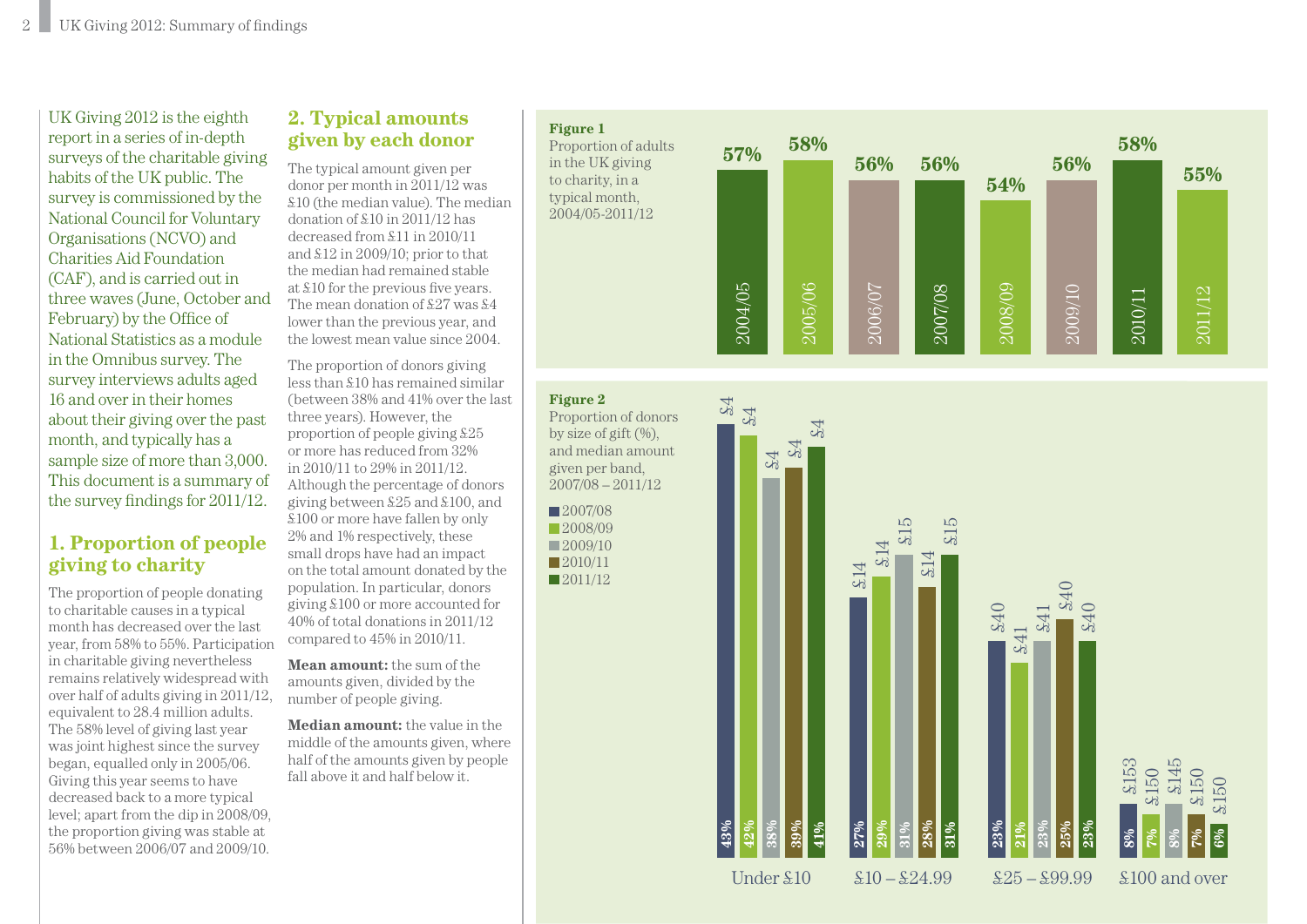### **3. Total amount given to charity**

The estimated total amount donated to charity by adults in 2011/12 was £9.3 billion. Compared to 2010/11, this is a decrease of £1.7 billion in cash terms, and a decrease of £2.3 billion in real terms, after adjusting for inflation.

In real terms, the estimated total amount in 2011/12 is the smallest it has been since the survey began in 2004/05. Between 2010/11 and 2011/12, the total amount donated has decreased by 15% on the unadjusted totals and by 20% in real terms (adjusting the 2010/11 total for inflation).

### **Figure 3**

Estimated total amounts given by individuals, adjusted for inflation and unadjusted, 2004/05 to 2011/12 (£ billions)



### **4. Patterns of giving**

Women continue to be more likely to give to charity than men (58% compared to 52%). In 2011/12 women aged 45-64, and women aged 65 or more are the groups mostly to give (62%) and they also gave the largest median amount (£15). Although consistently the most likely to give, the percentage of people in managerial and professional groups giving has decreased (66% compared to 70% in the previous year), as has the amount they give (£17 compared to £20).

Giving by cash is the most common method of giving, used by half of all donors in 2011/12. It has been the most common method of giving for all eight years of the survey. As in previous years the typical amounts given by cheque/card are the largest (£20). Direct debit accounted for the largest share of total donations in 2011/12, representing almost a third (31%) of the overall amount given, compared to a quarter in 2010/11.